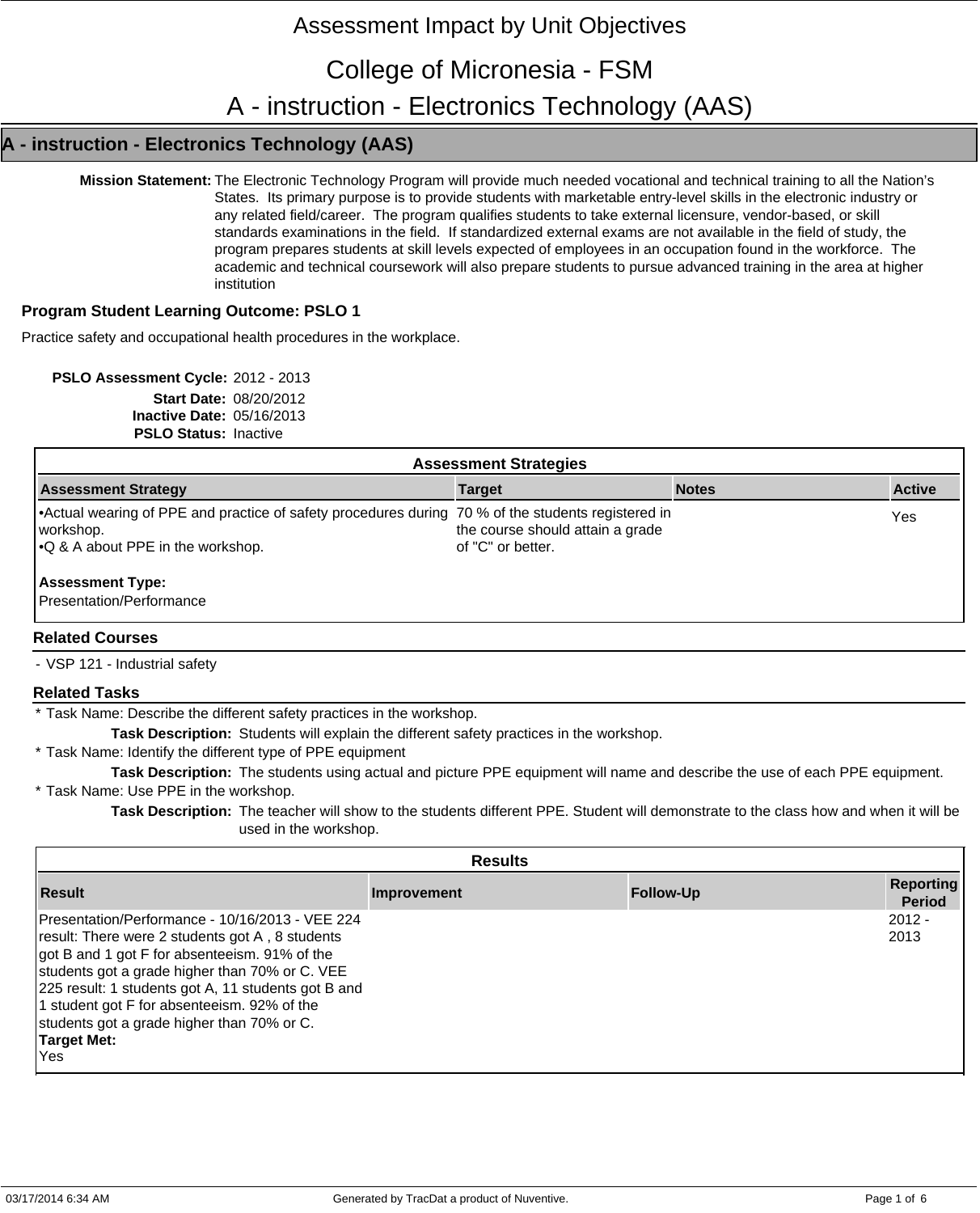## **Program Student Learning Outcome: PSLO 2**

Use electronics tools and test equipment competently.

#### **PSLO Assessment Cycle:** 2012 - 2013 **Start Date:** 08/19/2013 **Inactive Date:** 05/08/2014 **PSLO Status:** Active

| <b>Assessment Strategies</b>                                                                                                                                             |                                                                                             |              |               |  |
|--------------------------------------------------------------------------------------------------------------------------------------------------------------------------|---------------------------------------------------------------------------------------------|--------------|---------------|--|
| <b>Assessment Strategy</b>                                                                                                                                               | <b>Target</b>                                                                               | <b>Notes</b> | <b>Active</b> |  |
| Student will perform actual circuit construction, signal and<br>voltage measurement.<br>Student will describe the different tools and equipment use in<br>l electronics. | 70 % of the students registered in<br>the course should attain a grade<br>of "C" or better. |              | Yes           |  |
| <b>Assessment Type:</b><br>Presentation/Performance                                                                                                                      |                                                                                             |              |               |  |

#### **Related Courses**

- VEE 103 - Electronics Fundamentals I

- VEE 104 Electronics Fundamental II
- VEE 110 Discrete Devises I

- VEE 125 - Electronic Circuits

#### **Related Tasks**

\* Task Name: Identify different type of tools and test equipment in the shop.

**Task Description:** Given the tools and test equipment in the shop the students will describe what, how and when each piece is use in the workshop.

| <b>Results</b>                                                                                                                                    |             |                  |                            |
|---------------------------------------------------------------------------------------------------------------------------------------------------|-------------|------------------|----------------------------|
| <b>Result</b>                                                                                                                                     | Improvement | <b>Follow-Up</b> | <b>Reporting</b><br>Period |
| Presentation/Performance - 09/17/2013 - In VEE<br>135, 14 out of 14 or 100% of the students got a<br>grade of C and better.<br>Target Met:<br>Yes |             |                  | $2012 -$<br>2013           |

## **Program Student Learning Outcome: PSLO 3**

Interpret schematic diagrams and waveforms.

**PSLO Assessment Cycle:** 2012 - 2013

|                             | <b>Start Date: 08/19/2013</b> |
|-----------------------------|-------------------------------|
| Inactive Date: $05/08/2014$ |                               |
| <b>PSLO Status: Active</b>  |                               |

| <b>Assessment Strategies</b>                                                                                                                                                               |                                                         |              |               |  |
|--------------------------------------------------------------------------------------------------------------------------------------------------------------------------------------------|---------------------------------------------------------|--------------|---------------|--|
| <b>Assessment Strategy</b>                                                                                                                                                                 | <b>Target</b>                                           | <b>Notes</b> | <b>Active</b> |  |
| Actual reading and circuit tracing of schematic diagram.<br>• Student will describe the different symbols and signals found in the course should attain a grade<br>l schematic<br>diagram. | 70 % of the students registered in<br>of "C" or better. |              | Yes           |  |
| <b>Assessment Type:</b><br>Presentation/Performance                                                                                                                                        |                                                         |              |               |  |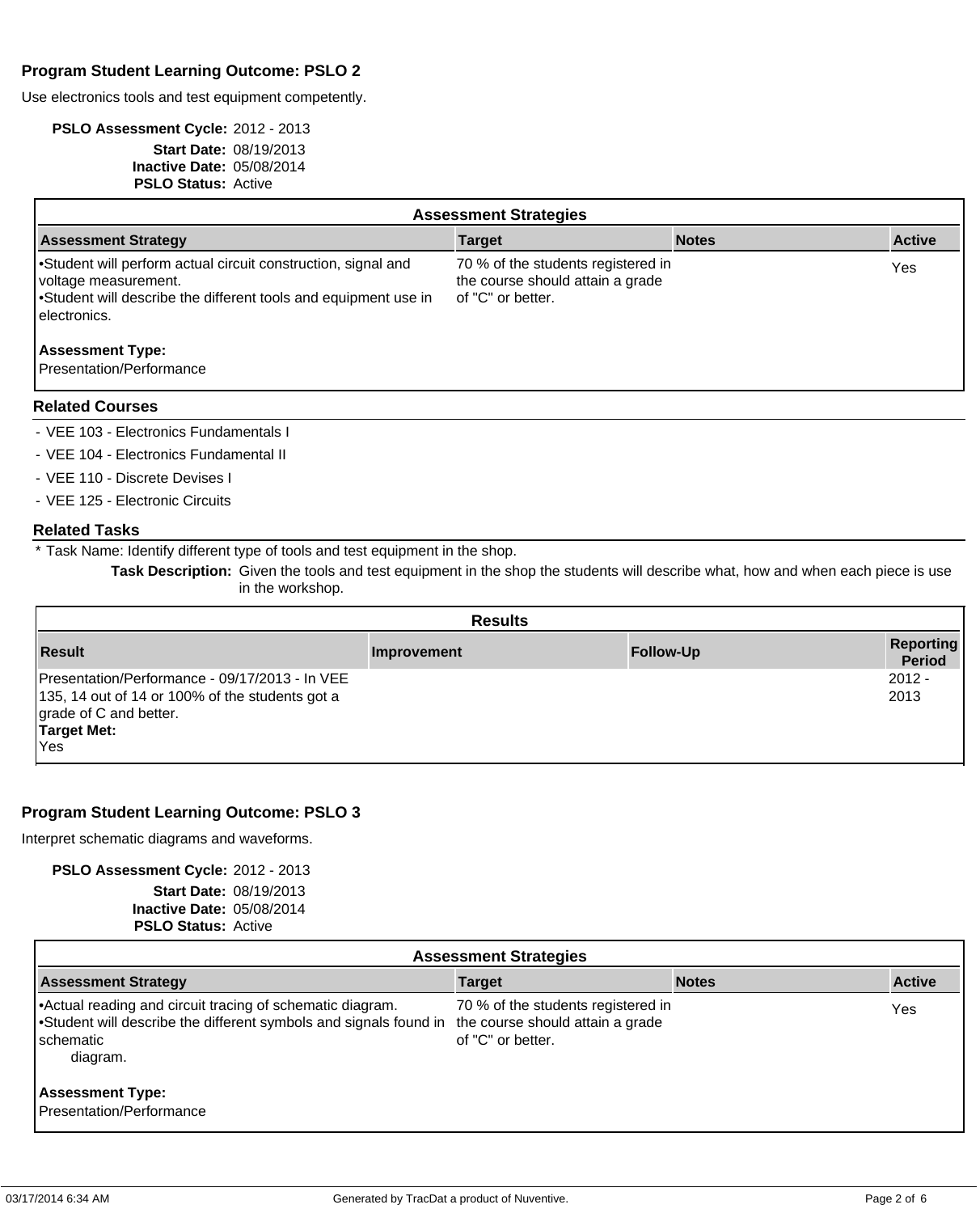#### **Related Courses**

- VEE 135 Digital Electronis
- VEE 222 Discrete Devices II
- VEE 235 Digital Electronis II
- VEE 240 Signal processing

#### **Related Tasks**

\* Task Name: Describe the electrical and signal flow of a circuit.

**Task Description:** Using the block diagram and schematic diagram the students will identify, measure, describe and analyze the voltages, signal waveform of each circuit test points.

| <b>Results</b>                                                                                                                                            |             |                  |                                   |
|-----------------------------------------------------------------------------------------------------------------------------------------------------------|-------------|------------------|-----------------------------------|
| <b>Result</b>                                                                                                                                             | Improvement | <b>Follow-Up</b> | <b>Reporting</b><br><b>Period</b> |
| Presentation/Performance - 09/17/2013 - In VEE<br>240,15 out of 15 or 100% of the students got a<br>grade of "C" and better.<br><b>Target Met:</b><br>Yes |             |                  | $2012 -$<br>2013                  |

## **Program Student Learning Outcome: PSLO 4**

Build electronic project to a given specification.

**PSLO Assessment Cycle:** 2012 - 2013 **Start Date:** 08/19/2013 **Inactive Date:** 05/08/2014 **PSLO Status:** Active

| <b>Assessment Strategies</b>                                                                                                                                 |                                                         |              |               |  |
|--------------------------------------------------------------------------------------------------------------------------------------------------------------|---------------------------------------------------------|--------------|---------------|--|
| <b>Assessment Strategy</b>                                                                                                                                   | <b>Target</b>                                           | <b>Notes</b> | <b>Active</b> |  |
| Actual electronics circuit construction.<br>Student will describe the correct procedure in electronics project the course should attain a grade<br>assembly. | 70 % of the students registered in<br>of "C" or better. |              | Yes           |  |
| <b>Assessment Type:</b><br>Presentation/Performance                                                                                                          |                                                         |              |               |  |
| <b>Balated Barrows</b>                                                                                                                                       |                                                         |              |               |  |

#### **Related Courses**

- VEE 100 Soldering and Termination techniques
- VEM 110 Workshop fabrication

#### **Related Tasks**

\* Task Name: Assemble electronic circuits, terminate and connect wires / cables and connectors.

**Task Description:** The student will construct an electronic circuit by following the procedure and steps in project construction. Also they will be ask to terminate and connect connectors, wires and cables accordingly.

| <b>Results</b>                                                                                                                                                                                                                                 |             |                  |                                   |
|------------------------------------------------------------------------------------------------------------------------------------------------------------------------------------------------------------------------------------------------|-------------|------------------|-----------------------------------|
| <b>Result</b>                                                                                                                                                                                                                                  | Improvement | <b>Follow-Up</b> | <b>Reporting</b><br><b>Period</b> |
| Assemble electronic circuits, terminate and<br>connect wires / cables and connectors. -<br>06/11/2013 - In VEM 110, 13 out of 14 students<br>$(93%)$ achieved a grade of 70% or better in the<br>performance exam<br><b>Target Met:</b><br>Yes |             |                  | $2012 -$<br>2013                  |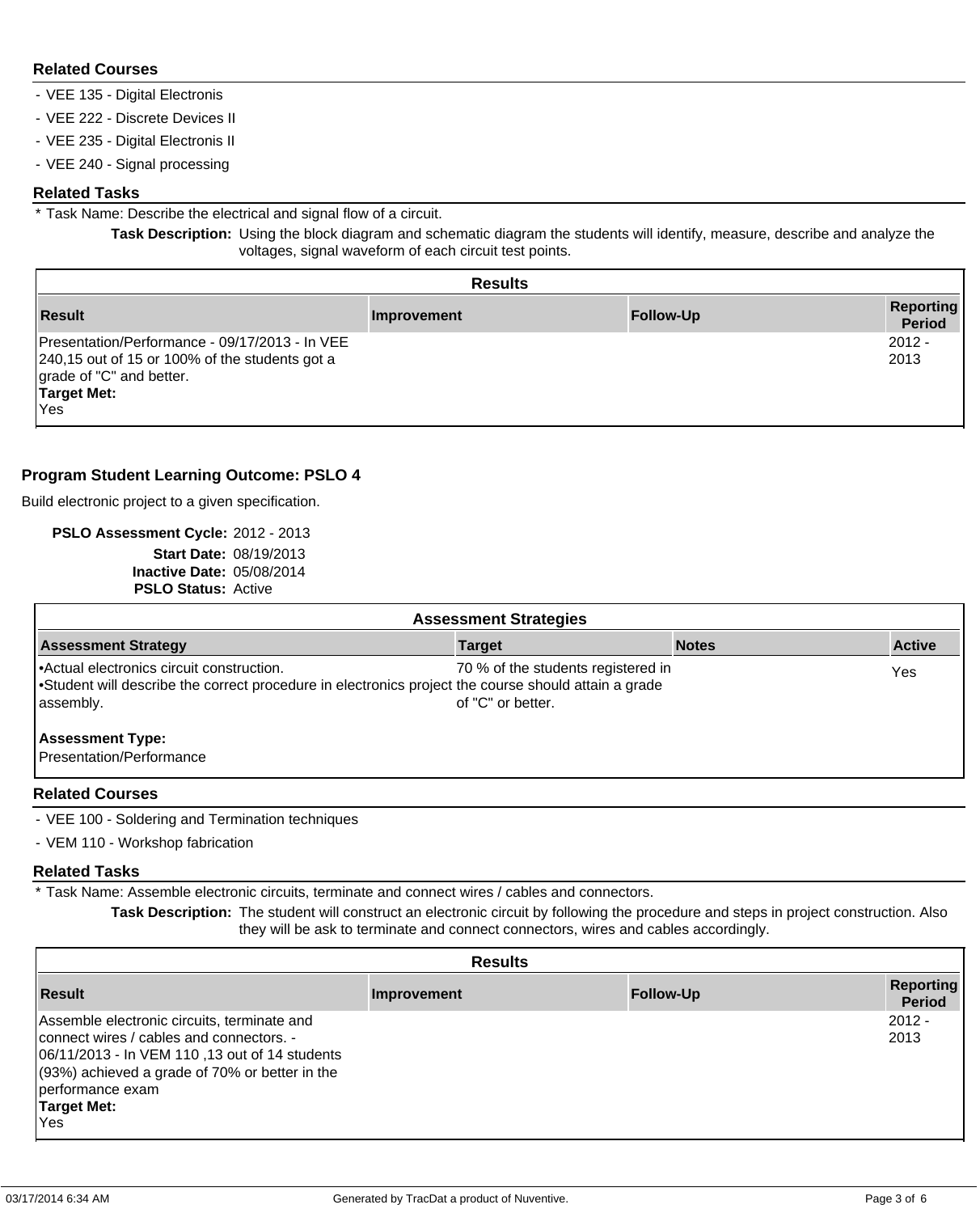## **Program Student Learning Outcome: PSLO 5**

Perform troubleshooting techniques to maintain and resolve hardware/software related problems in a personal computer system.

#### **PSLO Assessment Cycle:** 2012 - 2013 **Start Date:** 08/19/2013 **Inactive Date:** 05/08/2014 **PSLO Status:** Inactive

| <b>Assessment Strategies</b>                                                                                                                                                                                                                                                                                                                                                                                                                                                                                                   |                                                                                |              |               |  |
|--------------------------------------------------------------------------------------------------------------------------------------------------------------------------------------------------------------------------------------------------------------------------------------------------------------------------------------------------------------------------------------------------------------------------------------------------------------------------------------------------------------------------------|--------------------------------------------------------------------------------|--------------|---------------|--|
| <b>Assessment Strategy</b>                                                                                                                                                                                                                                                                                                                                                                                                                                                                                                     | <b>Target</b>                                                                  | <b>Notes</b> | <b>Active</b> |  |
| Students were assessed based on written exam (on-line) and<br>performance or skill-based exams.                                                                                                                                                                                                                                                                                                                                                                                                                                | 70% of students assessment<br>must achieve a score to 70% or<br>better to pass |              | Yes           |  |
| Student performances are rated by instructor using a rubric:<br>Three levels of performance, Exemplary, Developing, and<br>Unacceptable.                                                                                                                                                                                                                                                                                                                                                                                       |                                                                                |              |               |  |
| $\cdot$ Exemplary – students who passed written exams with a score of<br>90 or higher. And students who performed practical tasks with<br>no or minimum assistance from instructor to successfully<br>complete assigned tasks.<br>$\cdot$ Developing – students who passed written exams with a score<br>between 70 and 89. And students who performed practical tasks<br>with some assistance from instructor to successfully complete<br>assigned tasks.<br>• Unacceptable – students who failed [60 or below] written exams |                                                                                |              |               |  |
| and performed poorly in completing tasks or never completed<br>l tasks.                                                                                                                                                                                                                                                                                                                                                                                                                                                        |                                                                                |              |               |  |
| <b>Assessment Type:</b>                                                                                                                                                                                                                                                                                                                                                                                                                                                                                                        |                                                                                |              |               |  |
| Presentation/Performance                                                                                                                                                                                                                                                                                                                                                                                                                                                                                                       |                                                                                |              |               |  |
| <b>Related Courses</b>                                                                                                                                                                                                                                                                                                                                                                                                                                                                                                         |                                                                                |              |               |  |

- VEE 223 - PC repair

#### **Related Tasks**

\* Task Name: Communication skills

**Task Description:** Apply good communication skills to assess customer needs and provides solutions and recommendations for hardware

\* Task Name: Computer Networking

**Task Description:** Design and implement a basic computer network system

\* Task Name: OS Installation

**Task Description:** Install operating system (OS) and system drivers

\* Task Name: PC Assembly

#### **Task Description:** Disassemble and re-assemble of a PC system

\* Task Name: System Configuration

**Task Description:** Configuring and optimizing a computer operating system

| <b>Results</b>                                                                                                                                                                                           |                                                                                                                                                   |                  |                                   |
|----------------------------------------------------------------------------------------------------------------------------------------------------------------------------------------------------------|---------------------------------------------------------------------------------------------------------------------------------------------------|------------------|-----------------------------------|
| <b>Result</b>                                                                                                                                                                                            | Improvement                                                                                                                                       | <b>Follow-Up</b> | <b>Reporting</b><br><b>Period</b> |
| System Configuration - 05/11/2013 - 29 students<br>were assessed. 5 out of 29 students were<br>exemplary; 15 out of 29 students were developing;<br>9 students were found unacceptable.<br>Target Met:   | 05/11/2013 - Develop and implement<br>more opportunities for students to do<br>more on this particular task.<br>Class project: Repair and restore |                  | $2012 -$<br>2013                  |
| lNo                                                                                                                                                                                                      | old/dysfunctional computer systems.                                                                                                               |                  |                                   |
| OS Installation - 05/11/2013 - There were 29<br>students assessed. 15 out of 29 students were<br>exemplary; 10 out of 29 students were developing;<br>4 students were found unacceptable.<br>Target Met: | 08/08/2013 - Students who were<br>assessed as developing need more<br>time to practice in order to master the<br>skill.                           |                  | $2012 -$<br>2013                  |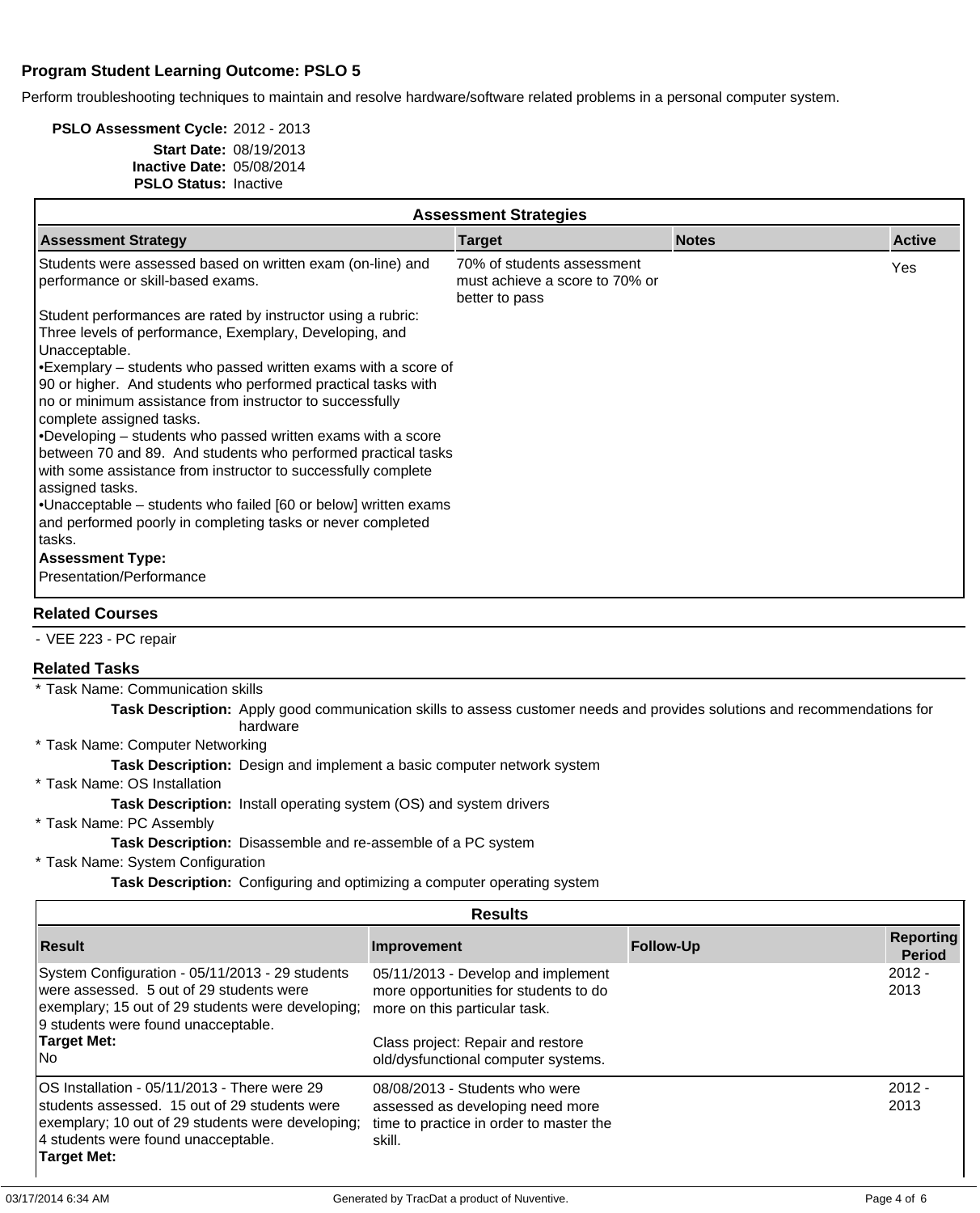| <b>Results</b>                                                                                                                                                                                                                                     |                                                                                                                                                                                                                                                                                                                               |                  |                                   |
|----------------------------------------------------------------------------------------------------------------------------------------------------------------------------------------------------------------------------------------------------|-------------------------------------------------------------------------------------------------------------------------------------------------------------------------------------------------------------------------------------------------------------------------------------------------------------------------------|------------------|-----------------------------------|
| <b>Result</b>                                                                                                                                                                                                                                      | Improvement                                                                                                                                                                                                                                                                                                                   | <b>Follow-Up</b> | <b>Reporting</b><br><b>Period</b> |
| No                                                                                                                                                                                                                                                 | Develop additional opportunities for<br>students to do more of this kind of<br>skills.                                                                                                                                                                                                                                        |                  |                                   |
| Computer Networking - 05/11/2013 - 29 students<br>were assessed. 15 out of 29 students were<br>exemplary; 10 out of 29 students were developing;<br>4 out of 29 students were unacceptable.                                                        | 08/08/2013 - Task contains two<br>aspects, network design and network<br>configuration                                                                                                                                                                                                                                        |                  | $2012 -$<br>2013                  |
| <b>Target Met:</b><br>No                                                                                                                                                                                                                           | Students who were rated developing<br>are mostly due to network<br>configuration skills. Develop and<br>implement more actual network<br>configuration exercises for students to<br>practice.                                                                                                                                 |                  |                                   |
| Communication skills - 05/11/2013 - 29 students<br>were assessed. 5 out of 29 students were rated<br>as exemplary, 20 out of 29 students were rated as<br>developing, and 4 out of 29 students were found<br>as unacceptable<br><b>Target Met:</b> | 08/07/2013 - Students who were<br>unacceptable or developing had<br>difficulty with the reading materials. It<br>is recommended that ESL089 should<br>be a pre-requisite of this course.                                                                                                                                      |                  | $2012 -$<br>2013                  |
| <b>No</b>                                                                                                                                                                                                                                          | Create a class in which students will<br>also enroll in the same section of<br><b>EN123 Technical Communication</b><br>class. Several of my lessons and a<br>class project (power-point<br>presentation) involved a lot of<br>communication skills. The two<br>courses could be complementing each<br>other on these lessons. |                  |                                   |
| PC Assembly - 05/10/2013 - 29 students were<br>assessed. 26 out of 29 students were rated as<br>exemplary, 4 out of 29 students were rated as<br>unacceptable.<br><b>Target Met:</b><br>Yes                                                        |                                                                                                                                                                                                                                                                                                                               |                  | $2012 -$<br>2013                  |

## **Program Student Learning Outcome: PSLO 6**

Perform troubleshooting techniques to maintain, diagnose, and repair electronic equipment and devices.

## **PSLO Assessment Cycle:** 2012 - 2013

**Start Date:** 08/19/2013 **Inactive Date:** 05/08/2014 **PSLO Status:** Active

| <b>Assessment Strategies</b>                                                                                                             |                                                                                             |              |               |  |
|------------------------------------------------------------------------------------------------------------------------------------------|---------------------------------------------------------------------------------------------|--------------|---------------|--|
| <b>Assessment Strategy</b>                                                                                                               | <b>Target</b>                                                                               | <b>Notes</b> | <b>Active</b> |  |
| • The student will troubleshoot a defective video system and<br>business machine.<br><b>Assessment Type:</b><br>Presentation/Performance | 70 % of the students registered in<br>the course should attain a grade<br>of "C" or better. |              | Yes           |  |

## **Related Courses**

- VEE 224 - Video System and Prodcut servicing

- VEE 225 - Business Machine Servicing